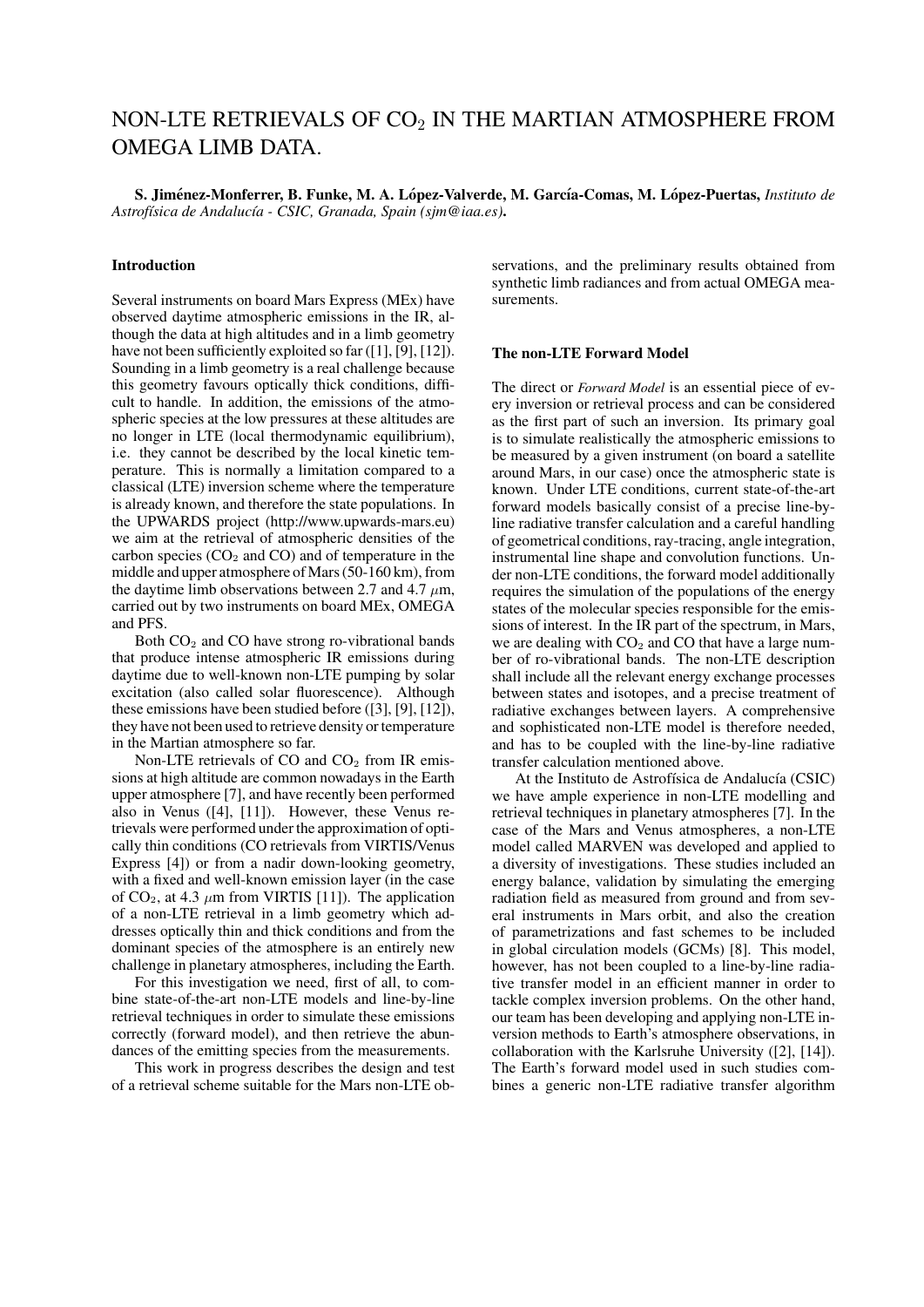called GRANADA [2] with a well tested line-by-line radiative transfer model called KOPRA [13]. This is the forward model adopted in the present study.

Some characteristics and merits of the GRANADA model are:

- Calculation of rotational and vibrational populations and their derivatives with respect to the non-LTE retrieval parameters.
- Generalized scheme for all molecules: used for populations of  $CO<sub>2</sub>$ ,  $O<sub>3</sub>$ ,  $CO<sub>2</sub>$ , NO, NO<sub>2</sub>, H<sub>2</sub>O, CH4, HCN, etc.
- User-defined states and transitions, altitude range, iteration strategies, process definition, etc.
- Line-by-line and line independent radiative transfer (KOPRA).
- Inversion of multilevel steady state equation with the Lambda iteration or Curtis matrix formalism.

#### The Retrieval Processor

For the solution of the inverse problem, and following [6], we are using the so called *Retrieval Control Program* (RCP), conceived and developed at the Institute of Meteorology and Climate Research (IMK) of the Karlsruhe University with the non-LTE section implemented by the IAA/CSIC team.

RCP solves iteratively the retrieval problem, starting from an initial guess. The calculation of the spectra and Jacobians is performed with KOPRA, with inputs from the GRANADA non-LTE population model for the given atmospheric state at the current step. The measurement covariance matrix is calculated from the noiseequivalent spectral radiance of the measurements. The regularization matrix is a first order Tikhonov-type matrix. For stability, the RCP uses a Levenberg-Marquardt damping, which is forced to be zero in the last iteration. Convergence is reached when the change of the retrieval parameters with respect to the previous iteration is smaller than a given fraction of the noise retrieval error.

Therefore, the inputs to RCP are:

- a measured spectra (normally Level 1B), or alternatively, synthetic spectra generated by a given forward model (like KOPRA);
- an initial guess;
- an *a priori* information of the quantities to be retrieved.

And the principal outputs are the retrieved parameters, in addition to diagnostics such as the averaging kernels, the noise error covariance matrix or the vertical resolution.

#### The Mars non-LTE inversion scheme

Figure 1 schematically shows the interaction among the different modules of the retrieval processor. This retrieval scheme works following 5 stages:

- the *a priori* information is introduced in KOPRA and GRANADA;
- GRANADA calculates the non-LTE populations:
- KOPRA uses the non-LTE populations to compute the outgoing radiances and the Jacobians;
- the simulated spectra and the measured (or synthetic) spectra are introduced in the RCP for iteration;
- if the result does not satisfy the convergence criterion, it is sent back to KOPRA and GRANADA for recalculation, otherwise the retrieved data are obtained.

Besides the  $CO<sub>2</sub>$  density, a height-independent radiance offset is also fitted jointly in the retrieval, at each wavelength, to account for potential calibration offsets, i.e. instrumental non-zero (space) signal affecting the measurements at all tangent altitudes.

Two types of retrieval runs have been performed in order to test the scheme under Martian conditions and Mars Express instrumental characteristics. The first set of runs consisted of a number of synthetic retrievals, i.e. using simulated spectra. Once the retrieval behaviour was understood, we applied the scheme to OMEGA data.

For both sets, the *a priori* profiles were taken from specific runs of the LMD Mars GCM [5], using monthly averages and their temporal standard deviation (STD) as a measure of the *a priori* uncertainty. Spatial components to this STD have not been added but are under consideration. Also the extraction has been done at the finer GCM grid of 3.75 x 5.625 degree. Similarly, the model time step is 2 h. A multilineal interpolation, similar to that included in the Mars Climate Database version 5.2 [10] has been used.

The  $CO<sub>2</sub>$  profile is regularized by means of a Tikhonovtype smoothing with a strong diagonal constraint below 60 km in order to force the retrieved  $CO<sub>2</sub>$  to be close to the *climatological* density (*a priori*) in the lower mesosphere. Above 60 km, the constraint is optimised to obtain stable calculations with a precision high enough to allow for meaningful physical interpretation of the retrieved  $CO<sub>2</sub>$  abundance.

### Preliminary Results

The retrieval scheme shown above, after being adapted to Martian conditions, has been applied to both synthetic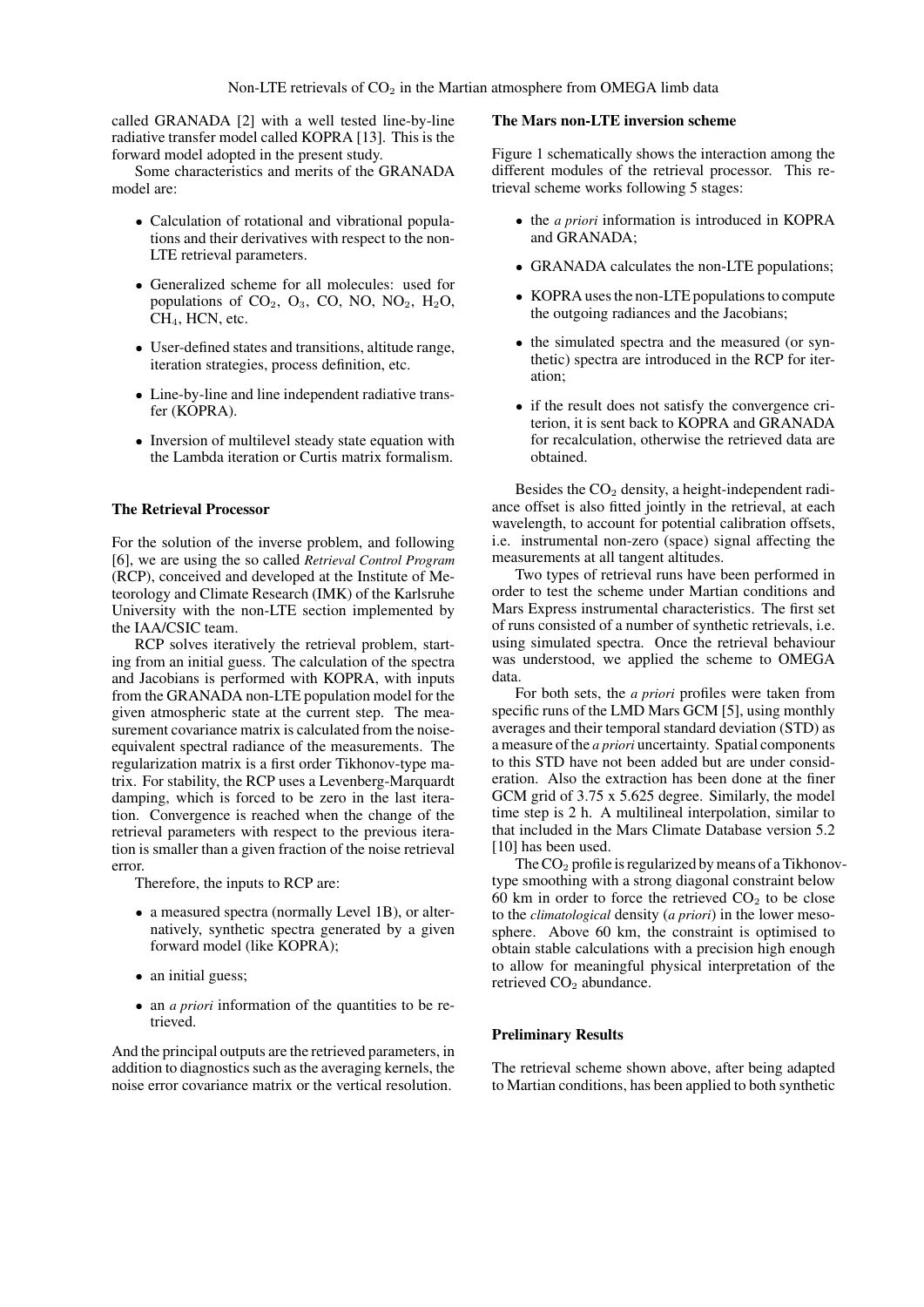**REFERENCES** 



Figure 1: The IMK-IAA non-LTE retrieval scheme, adapted from [6].  $x_i$  is the vector of the retrieval parameters at each iteration step,  $x$  is the output vector of retrieval parameter, and  $n$  are the non-LTE populations from GRANADA. KOPRA calculates the simulated spectra,  $F(x_i)$ , and the Jacobians,  $\delta F(x_i)/\delta x_i$ , at each iteration.

spectra and Mars Express OMEGA IR limb data, in order to retrieve  $CO<sub>2</sub>$  density profiles only, not temperatures.

While synthetic retrievals converge when the *a priori* profile is not far from the solution, most OMEGA spectra analysed so far do not achieve convergence. A few numerical issues have been found with the OMEGA cubesets studied, leading to convergence problems and/or to extremely high volume mixing ratios in the uppermost layers of the retrieval range.

To tackle this problem, a large set of variations to the input parameters, in both the reference atmosphere and the retrieval processor, were introduced. The goal was to search for a better agreement between the *a priori* knowledge of the atmosphere and the retrieval's outcome. These variations included: a reduction in the number of wavelengths and tangent altitudes; the study of data from different orbits; changes in the noise or regularization retrieval parameters; and hydrostatic effects like modifications in pressure and temperature. Some of these changes improved the retrieval convergence, but the retrieved vmr values were still unrealistic.

After the application of clustering techniques to the OMEGA data cubes, some peculiar spectra were found, suggesting that temperature may play an important role. Therefore we performed tests to evaluate the temperature sensitivity.

We found that the measurements are sensitive to variations of 1 K for altitudes between 90 and 110 km, and to variations of a few Kelvin outside this altitude range (above and below), for some of the spectral points under study. This is an ideal case, where the vmr is constant or, at least, known, meaning the sensitivity values obtained are rather optimistic. The result could, on the other hand, improve if the information at different wavelengths is combined.

The next steps of this ongoing project will be focused on the convergence problem, by further fine tuning the non-LTE model, and performing joint vmr and temperature retrievals. The comparison with PFS data will also be studied, after an ongoing work on collocated data from both instruments.

## Acknowledgments

This work has been funded by the European Union Horizon 2020 Programme (H2020 - Compet - 08 - 2014) under grant agreement UPWARDS-633127.

# References

[1] V. Formisano, A. Maturilli, M. Giuranna, E. D'Aversa, and M. A. Lopez-Valverde. Observations of non-LTE emission at 4 5 microns with the planetary Fourier spectrometer abord the Mars Express mission. *Icarus*, 182:51–67, May 2006.